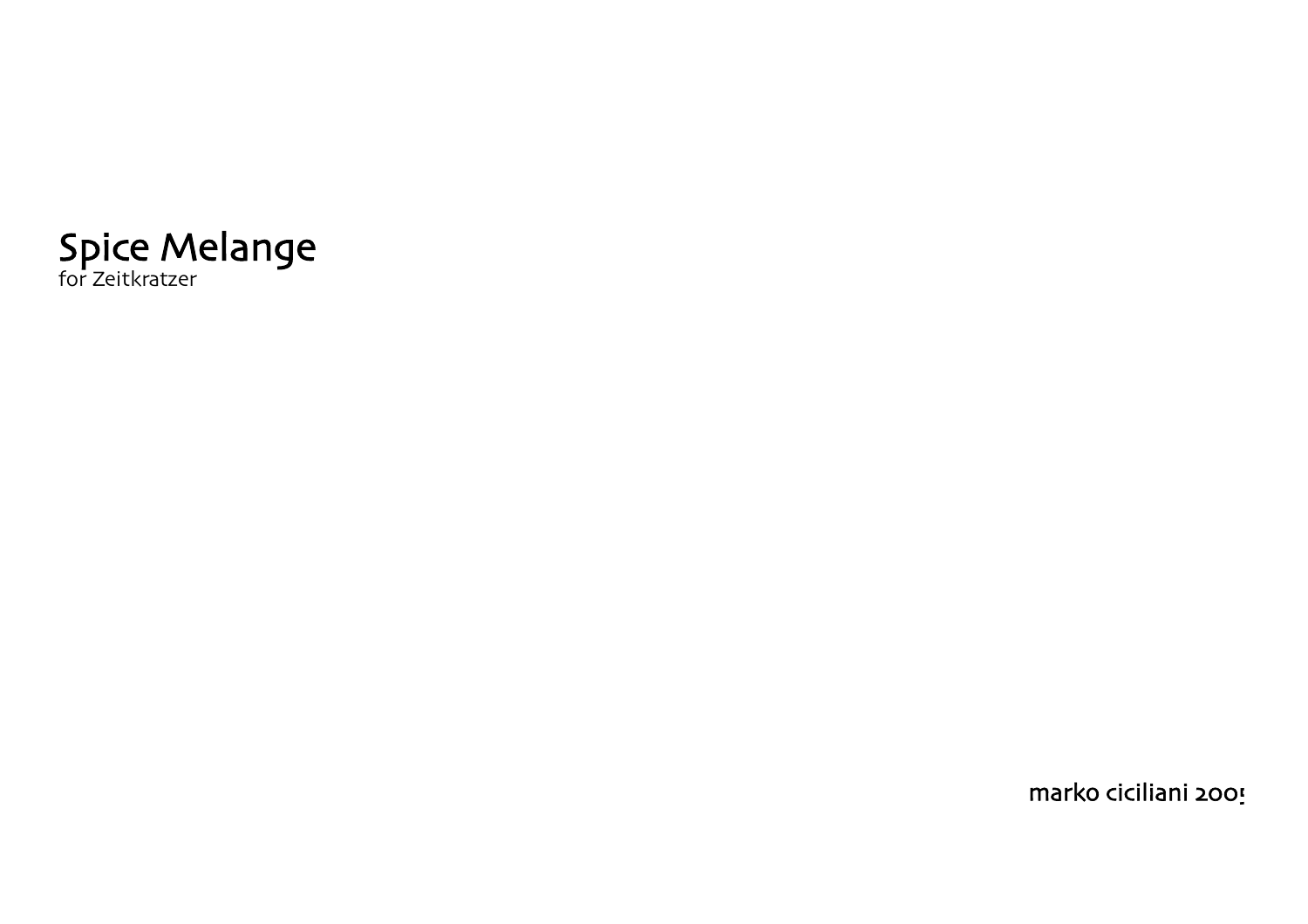## Part One

**Bazar**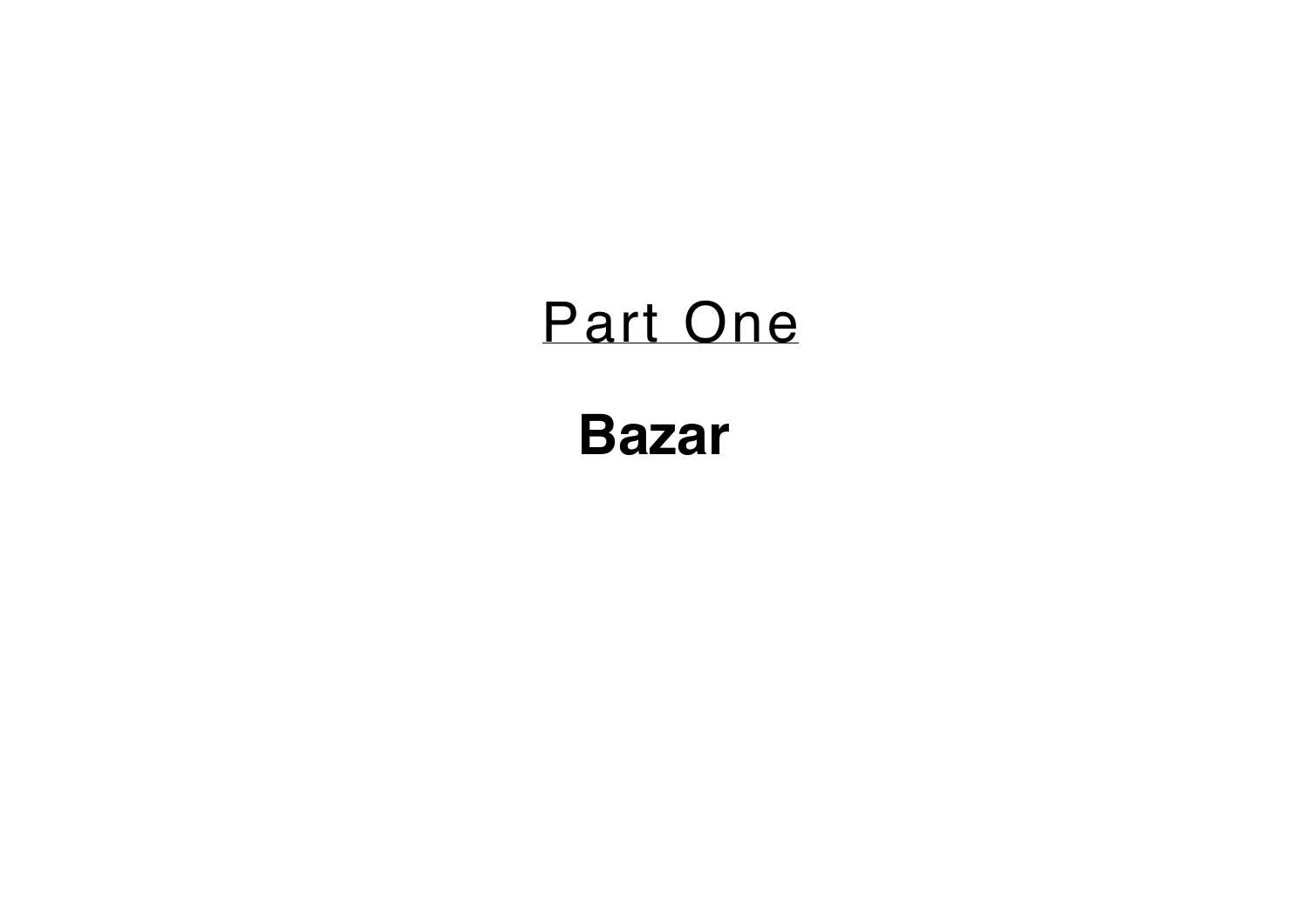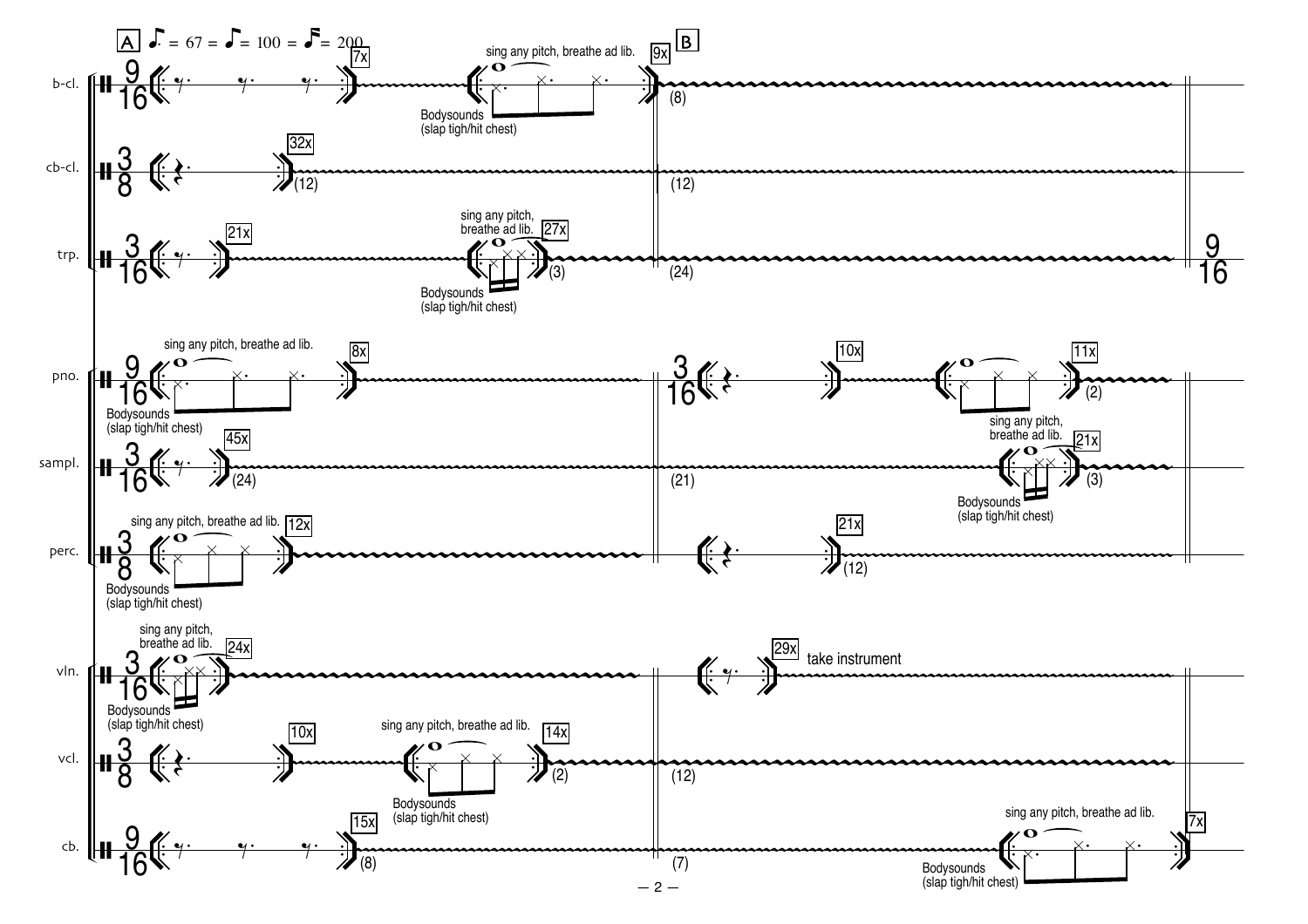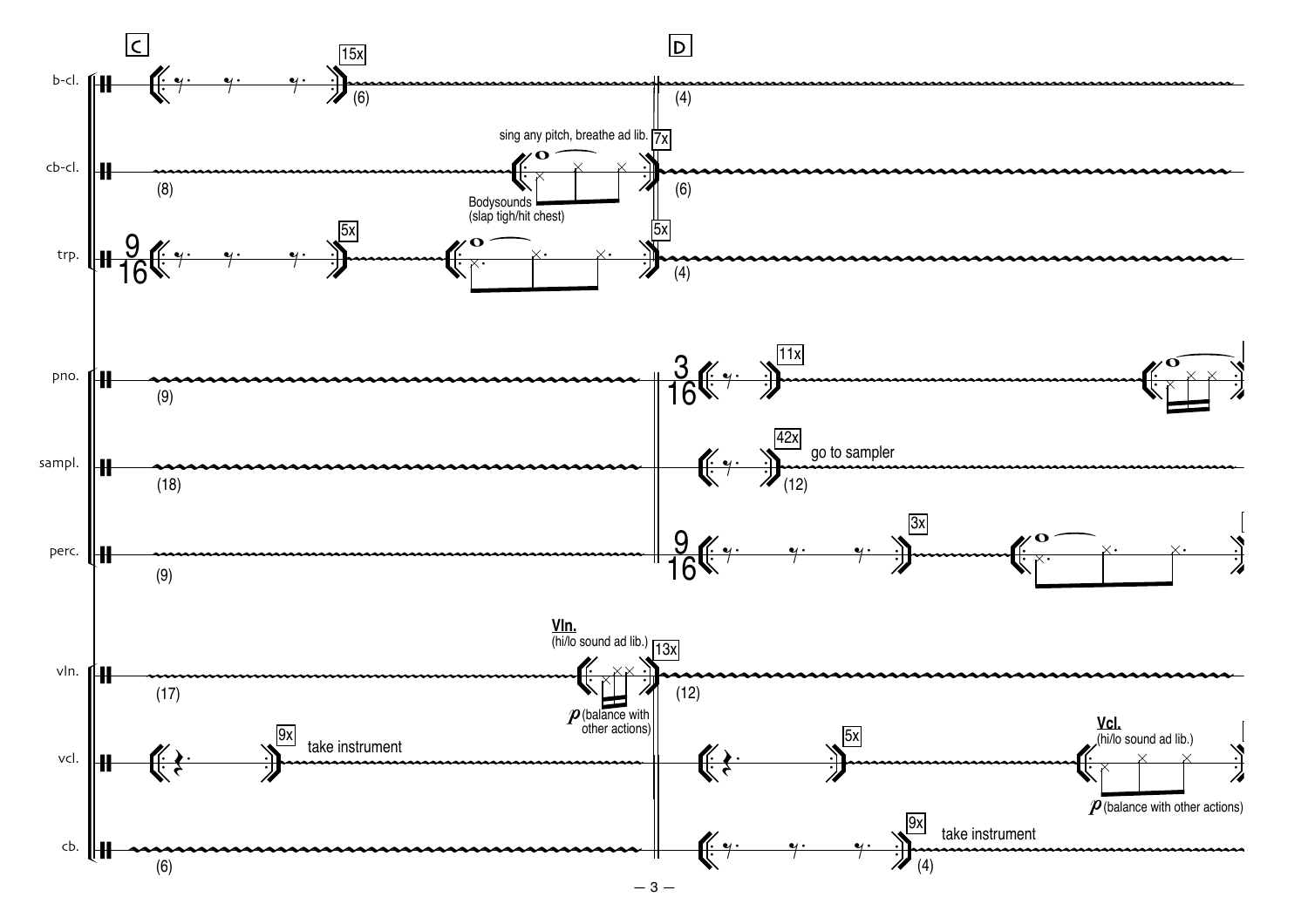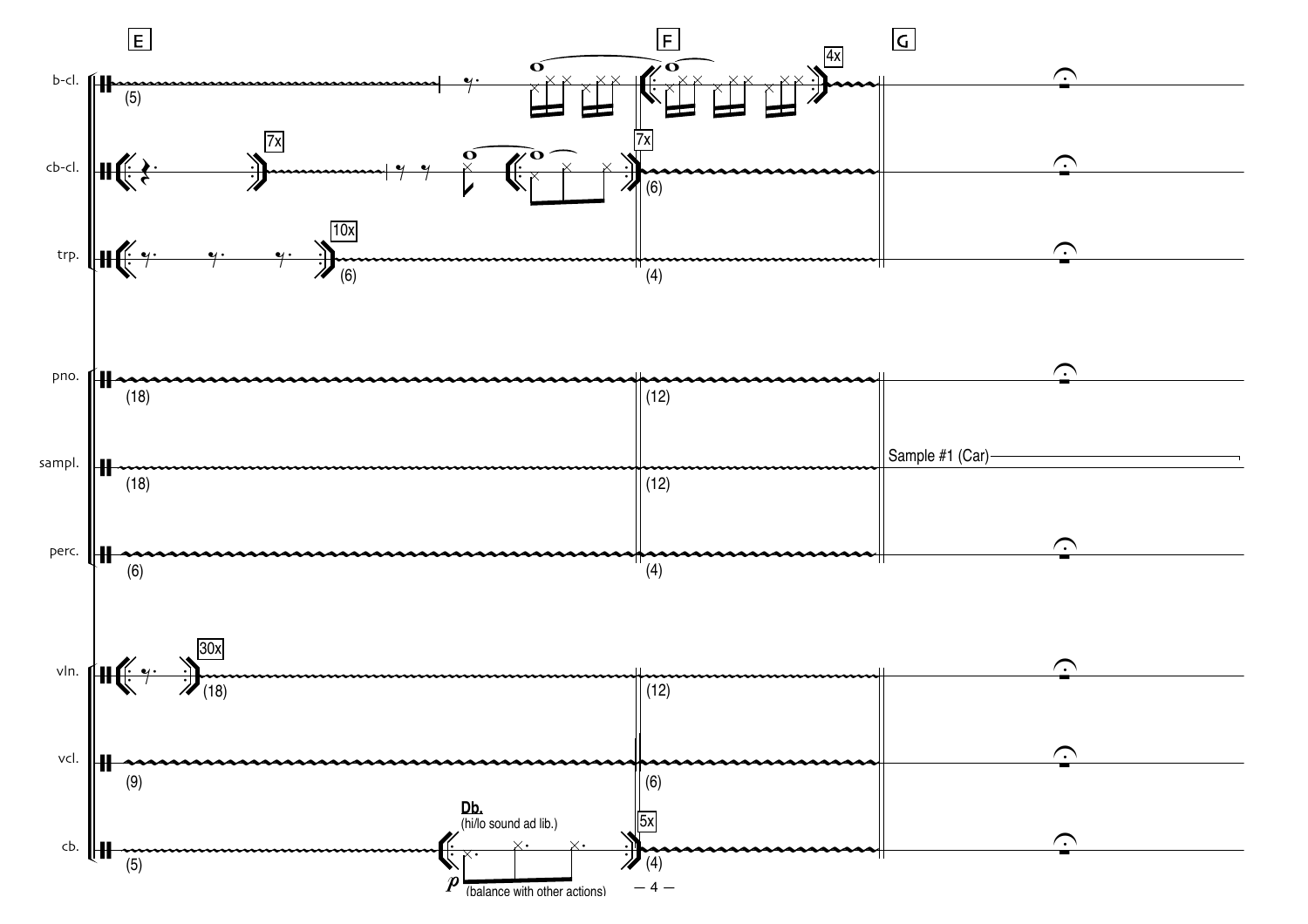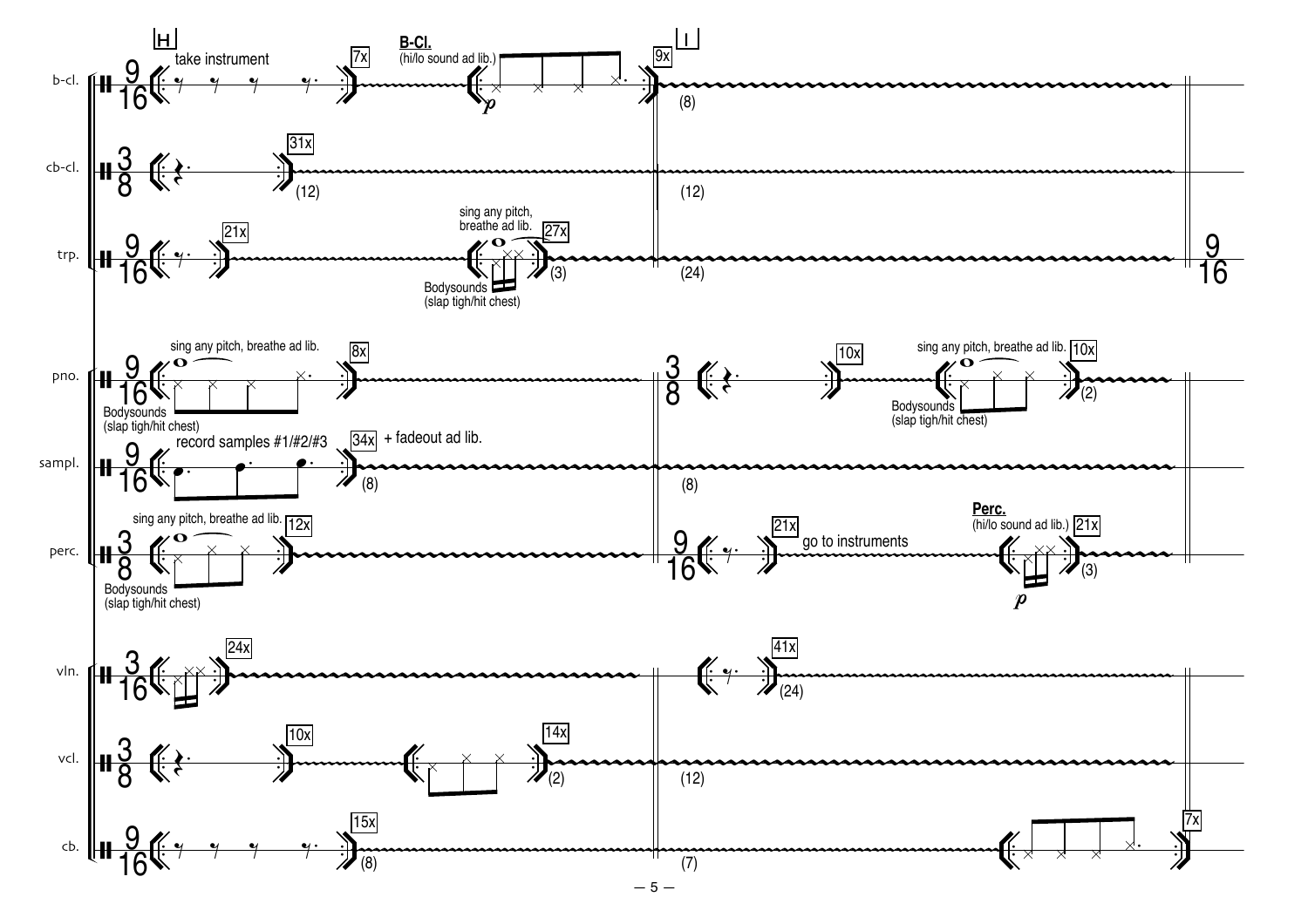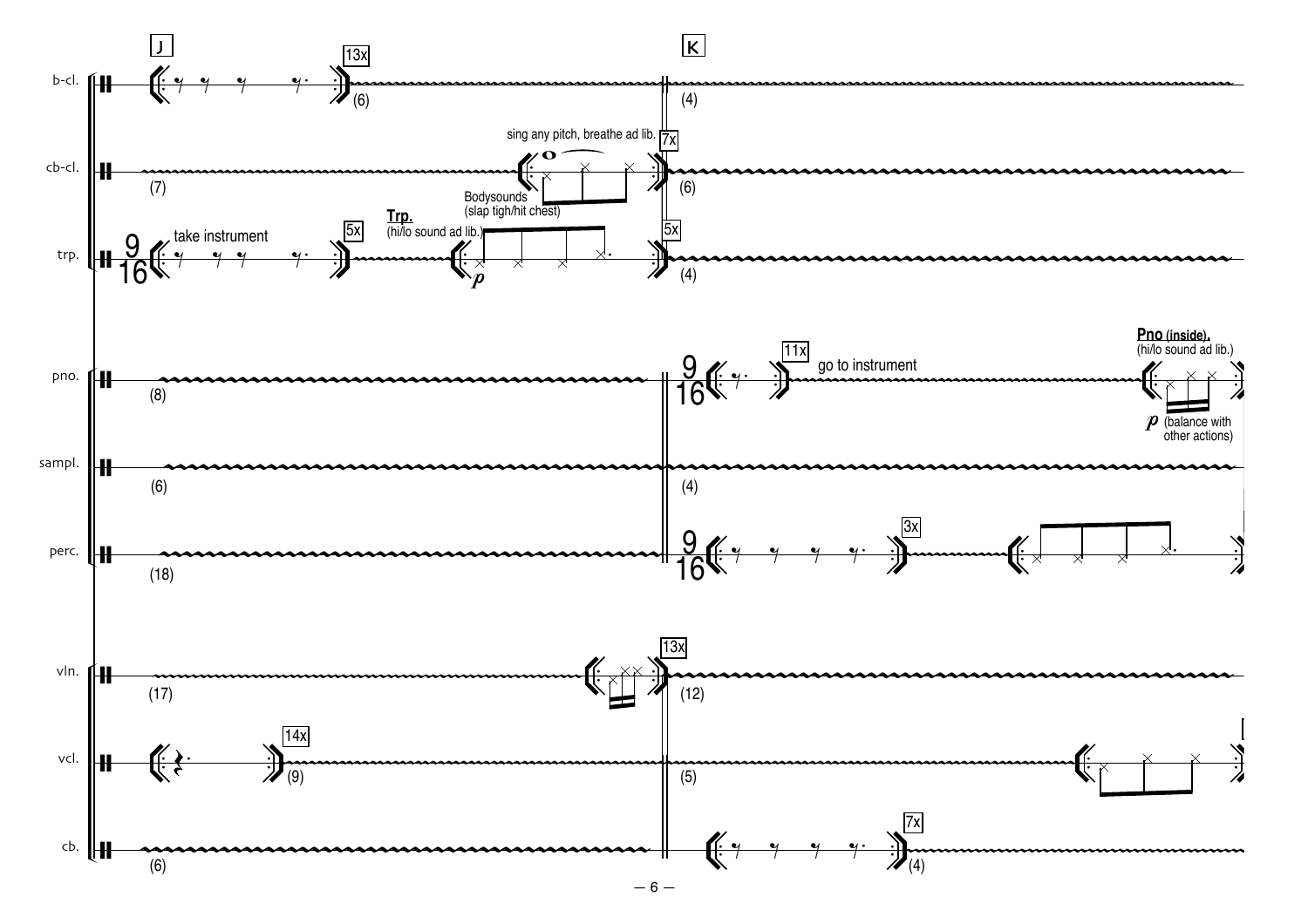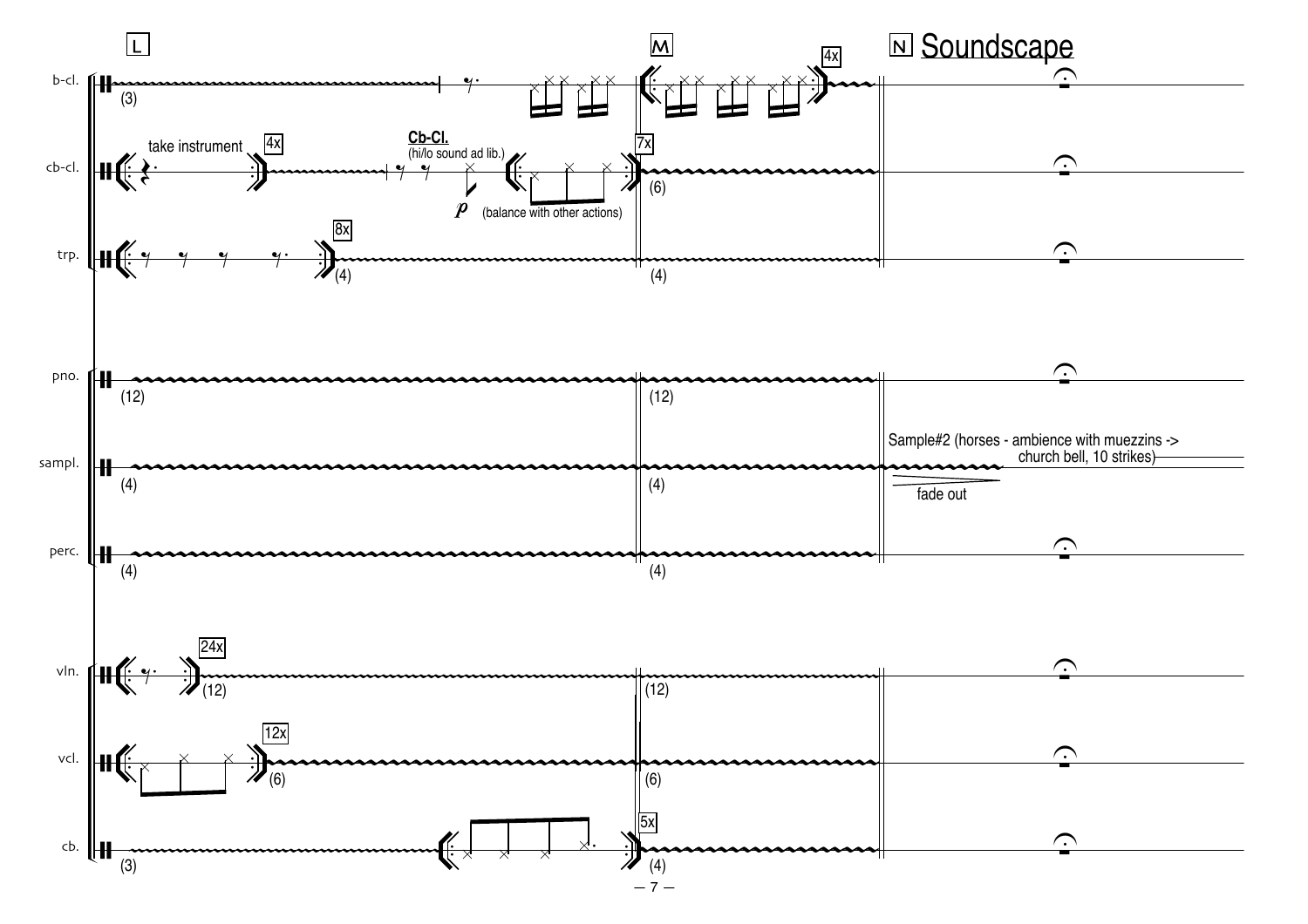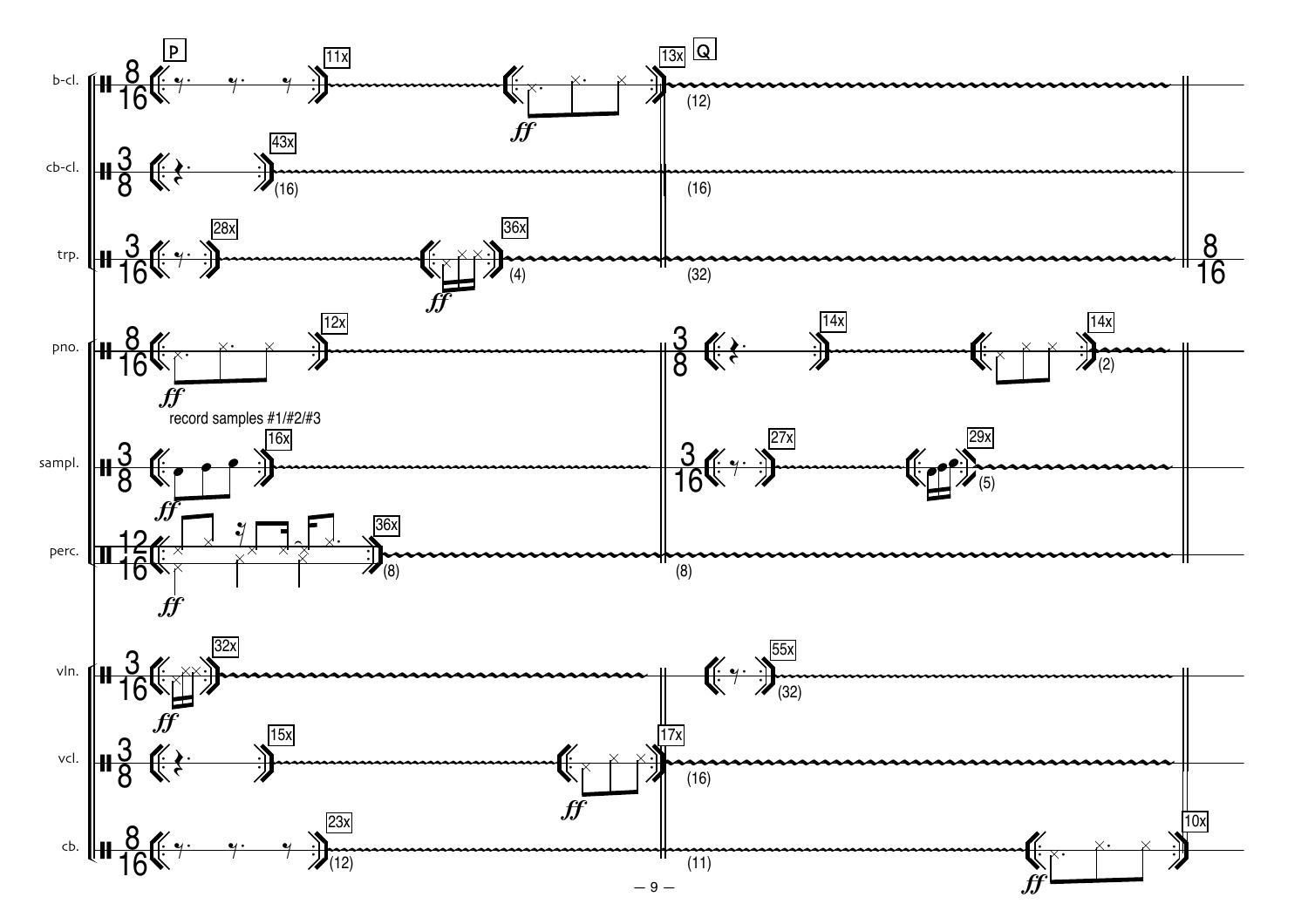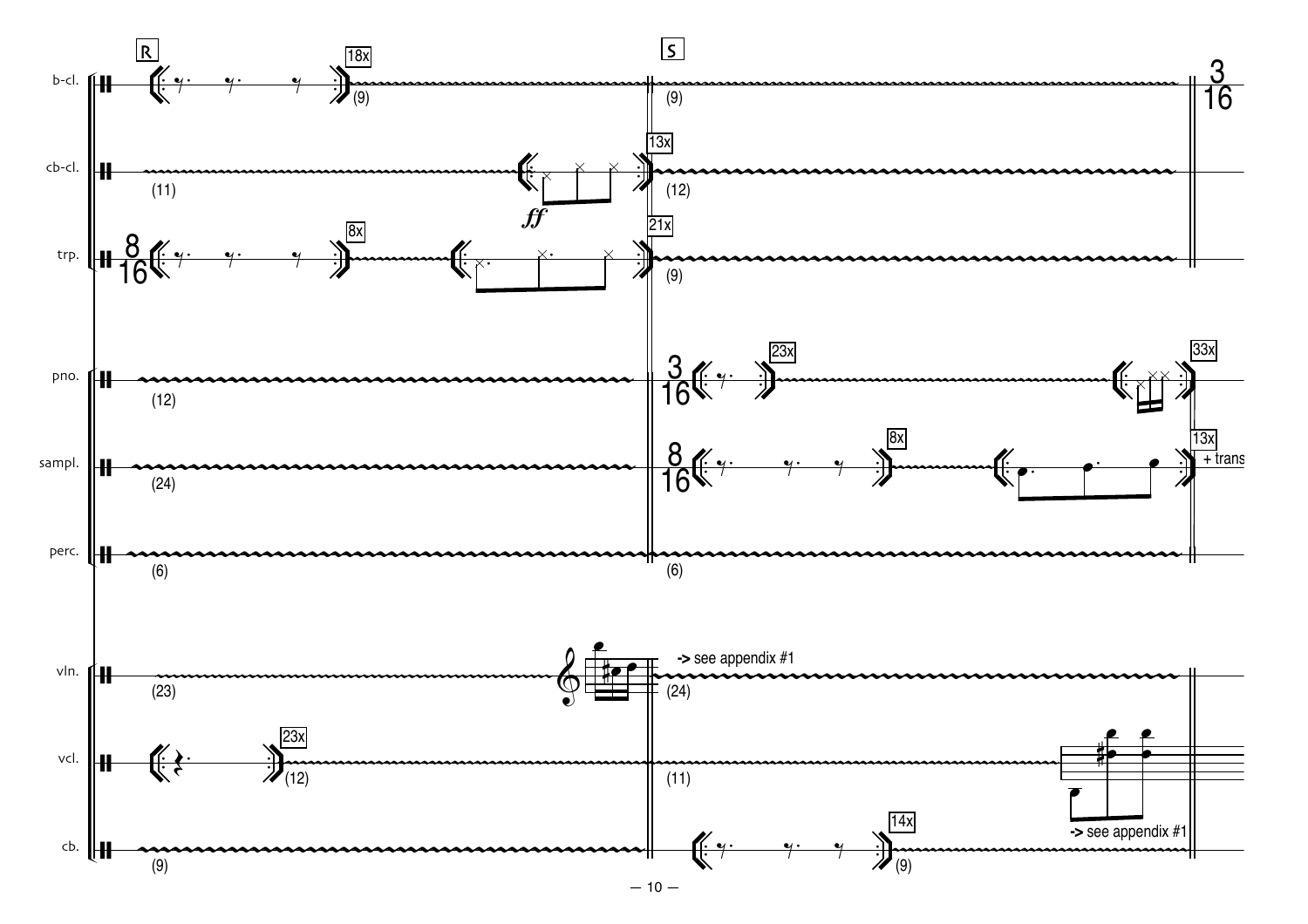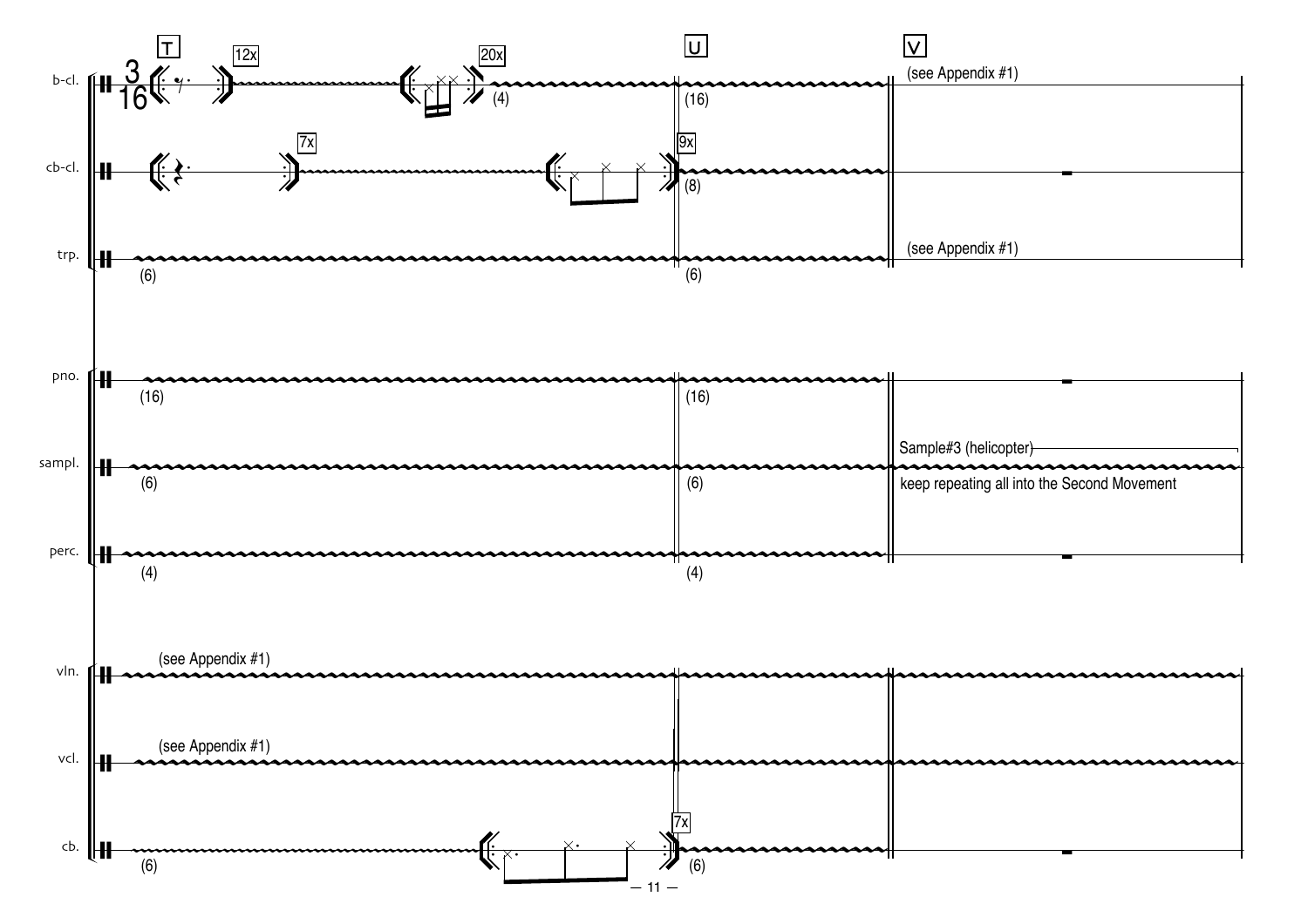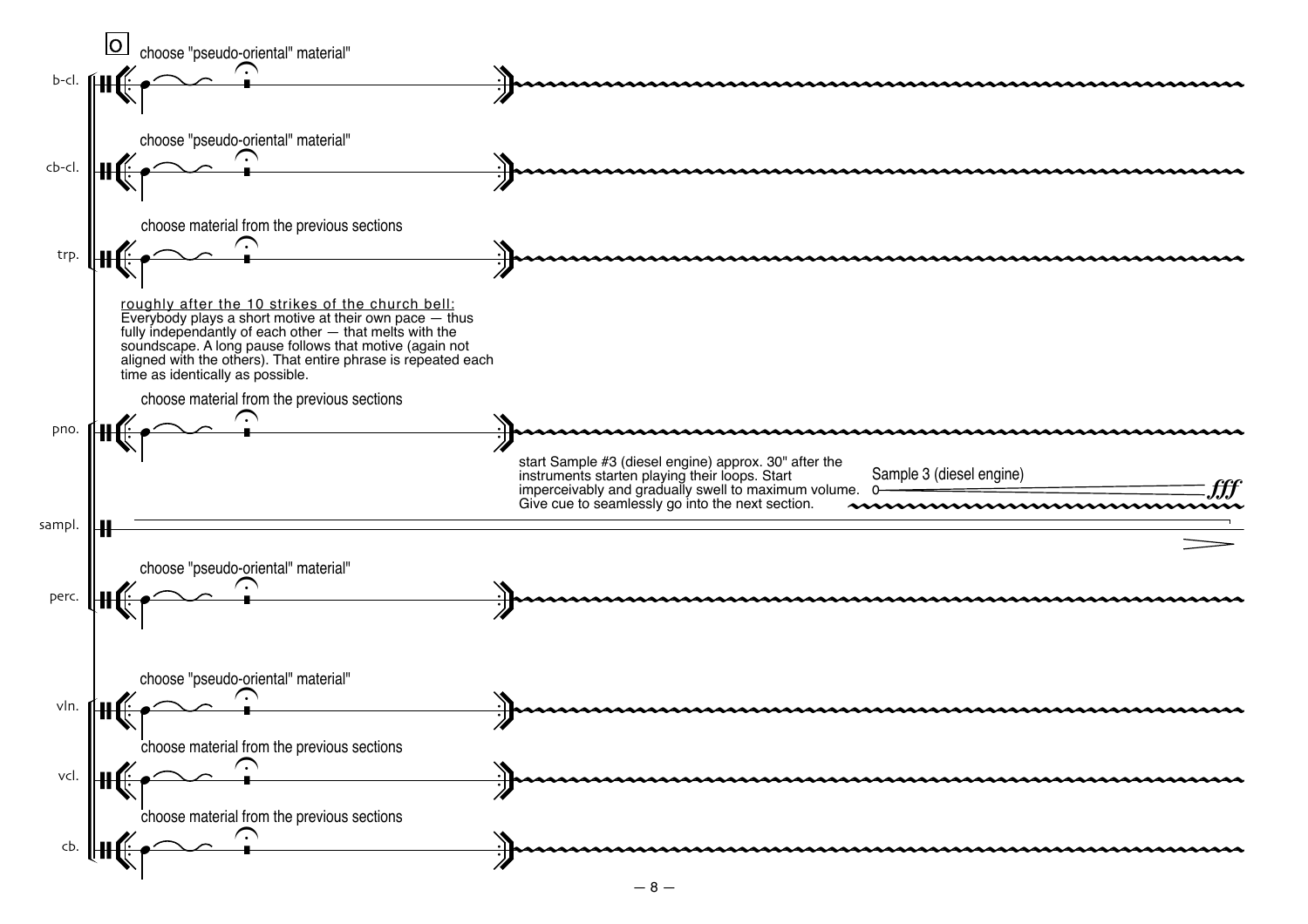



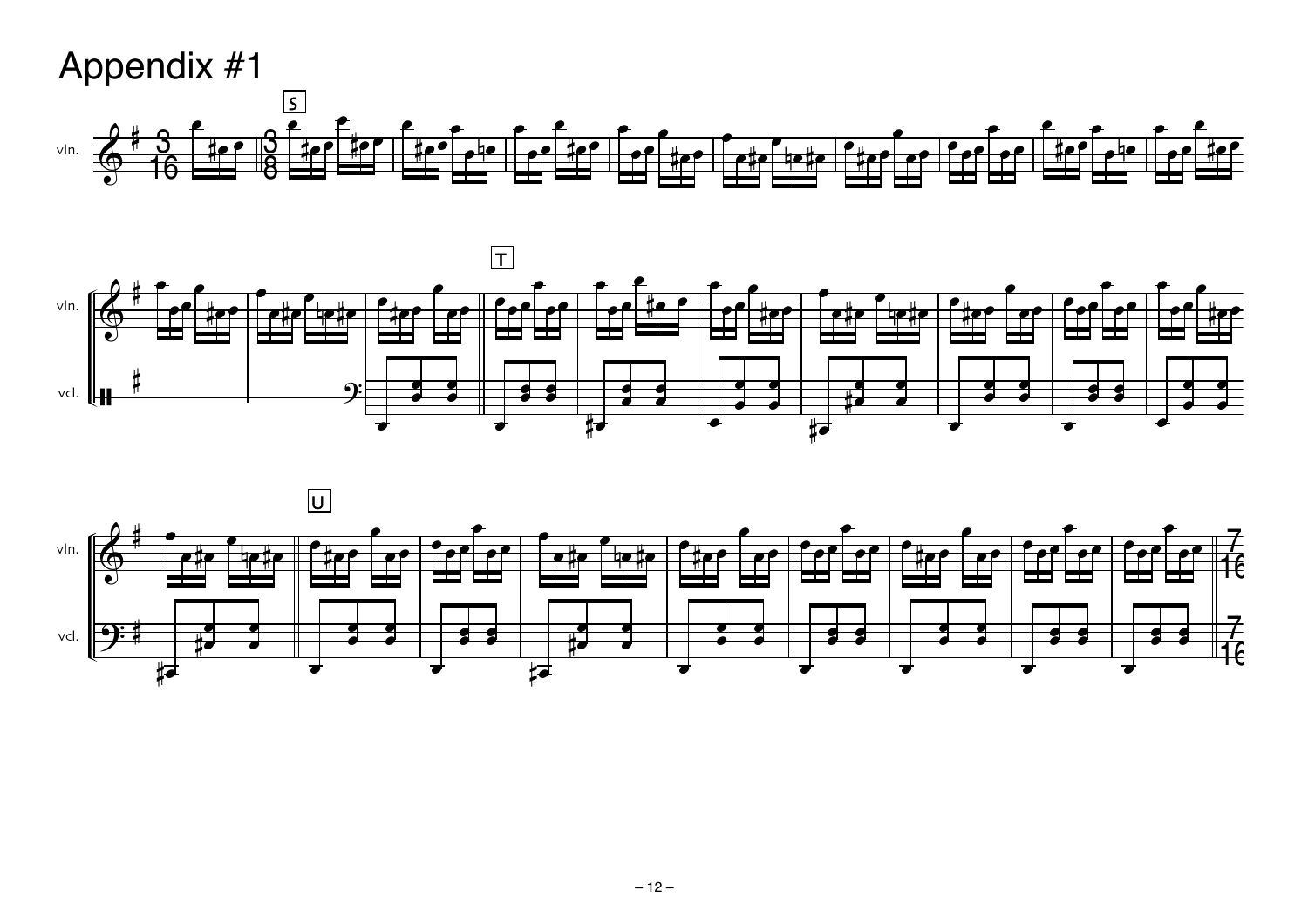

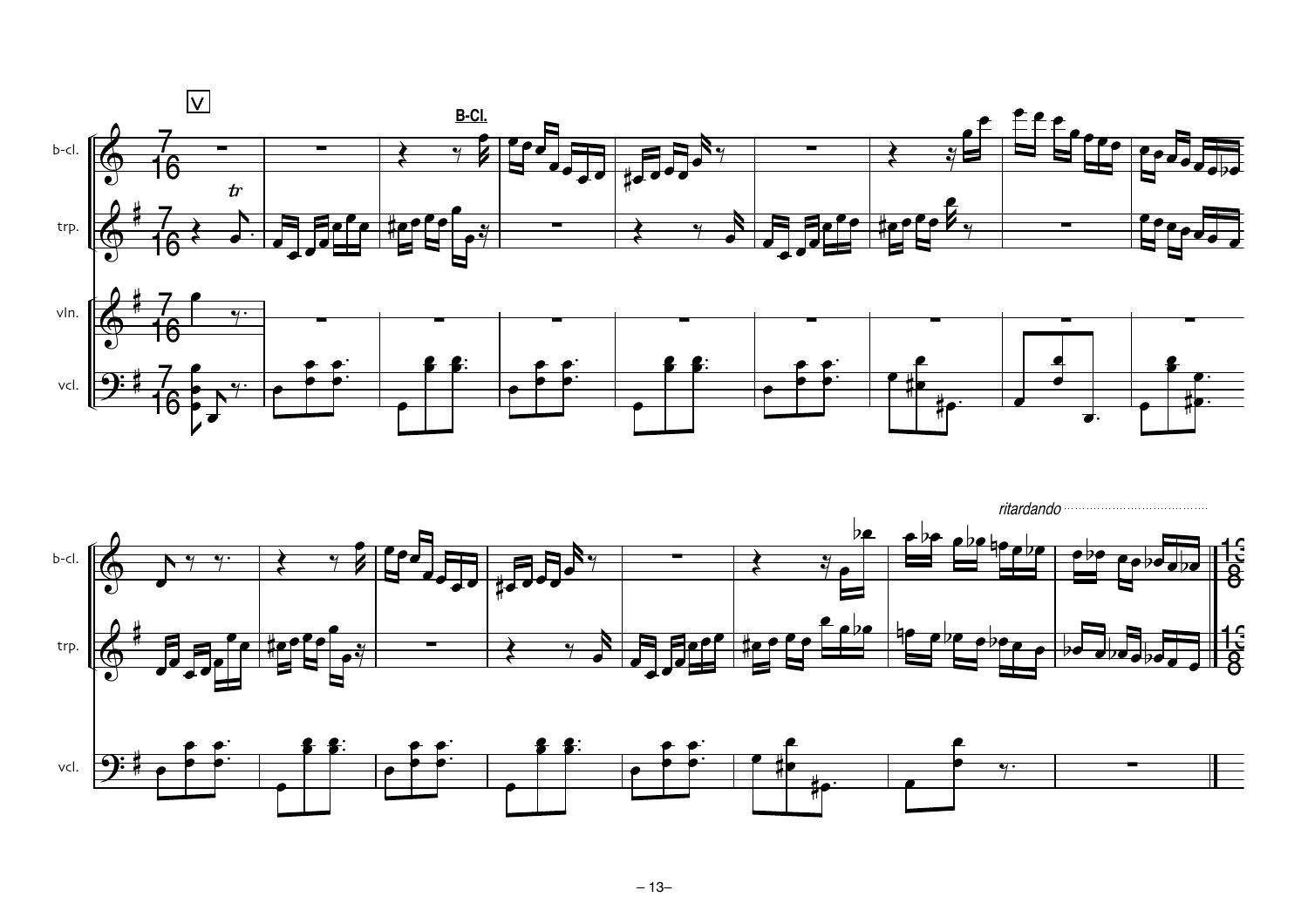## Part Two

## **Stimulus Progression**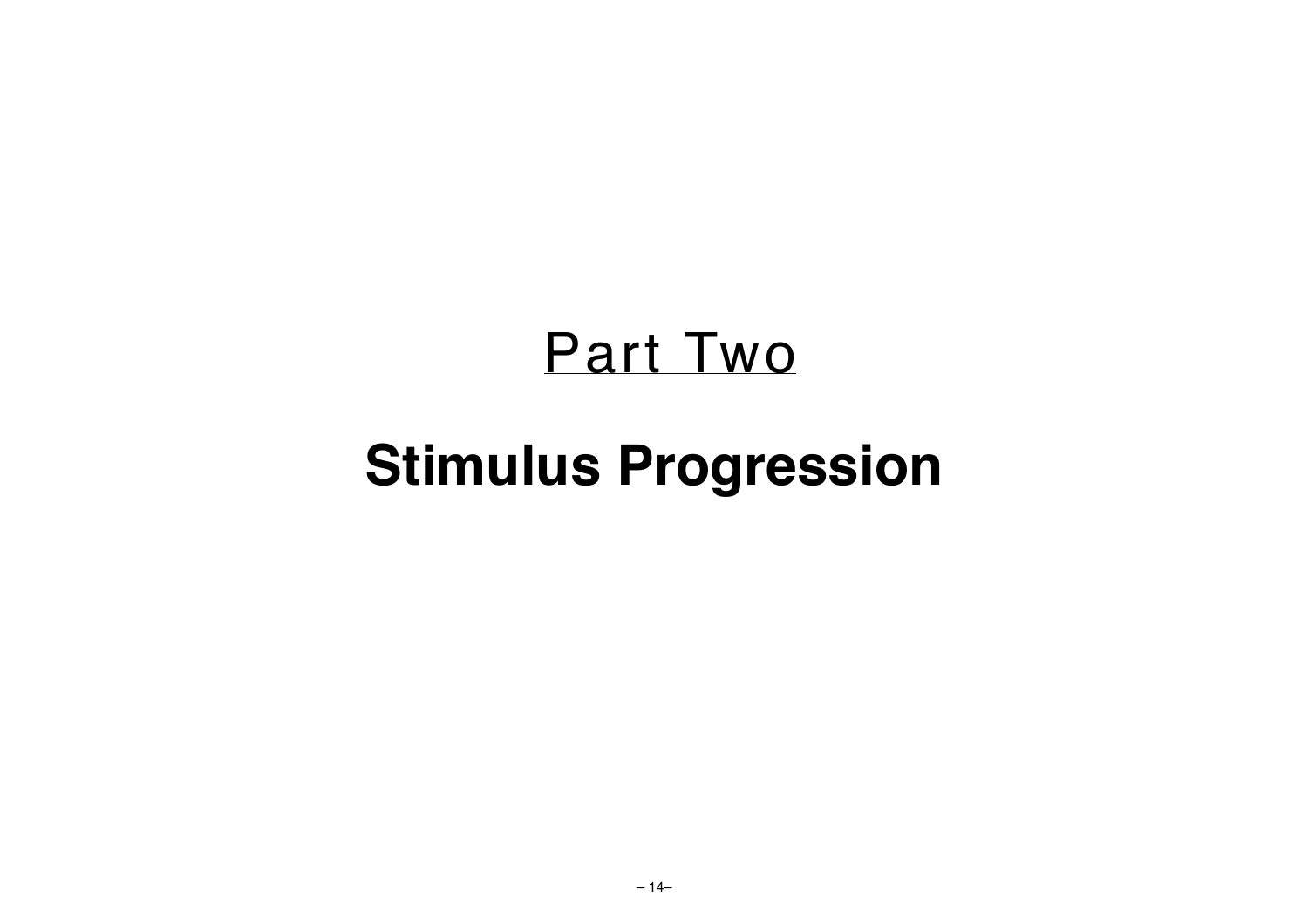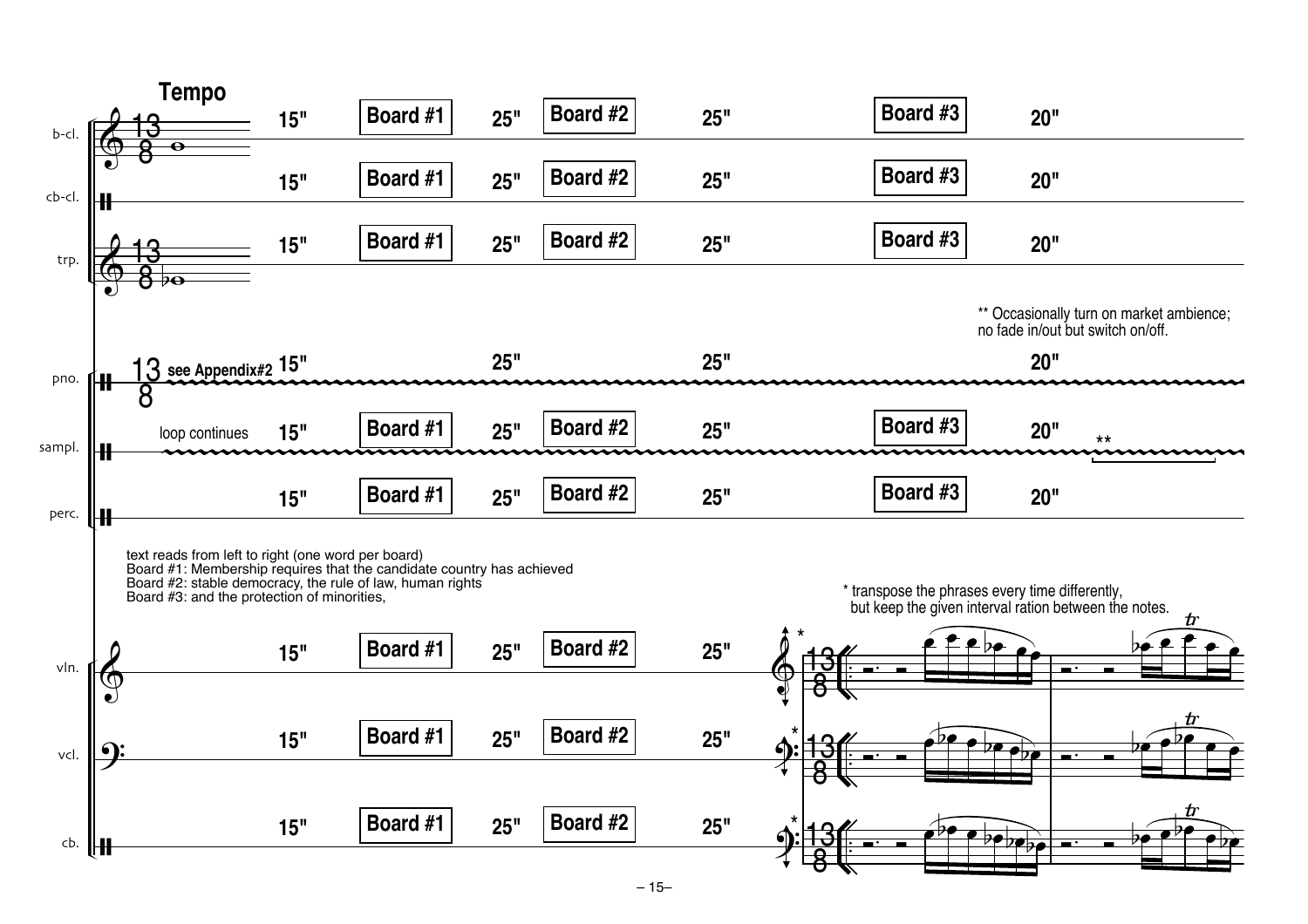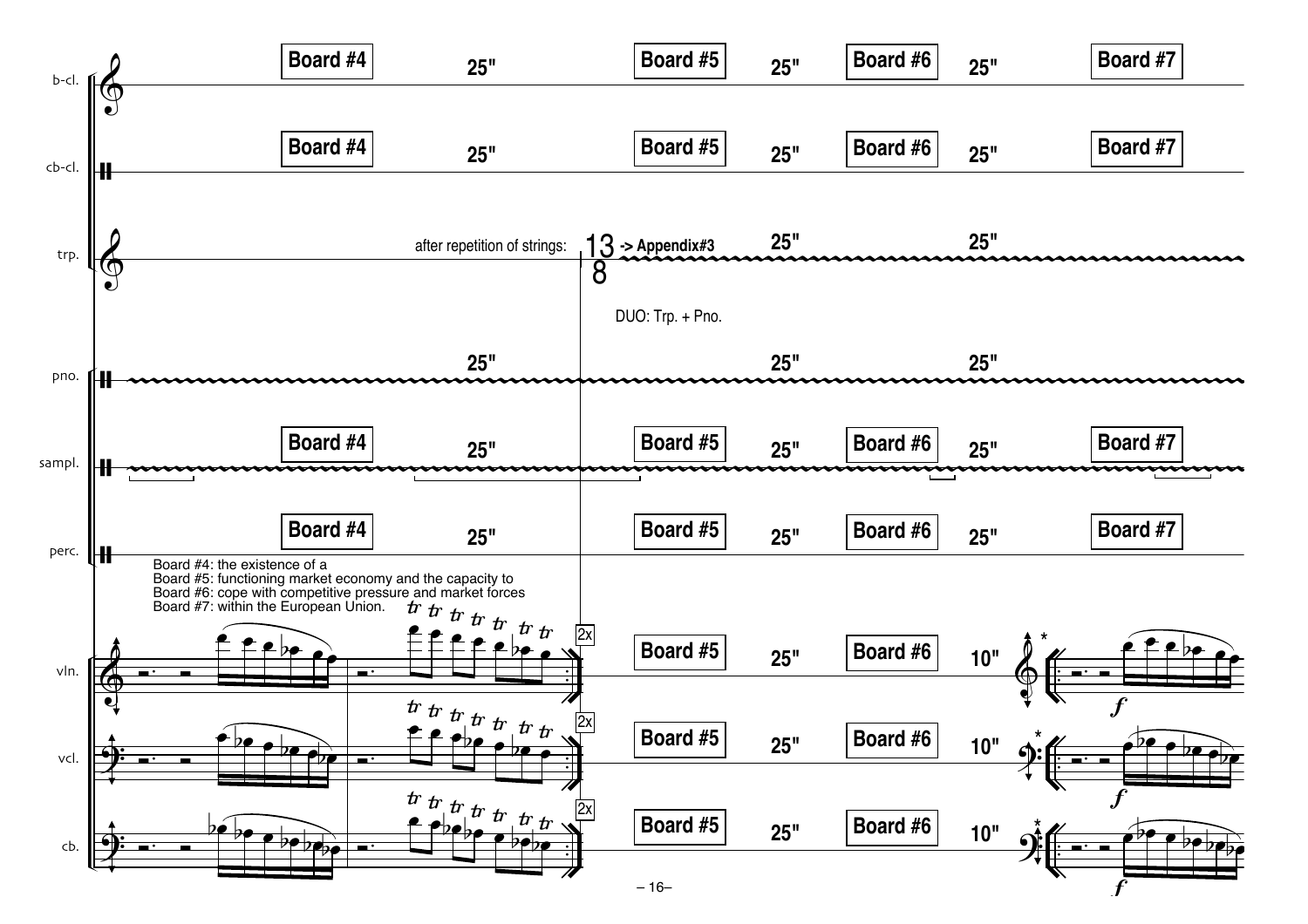